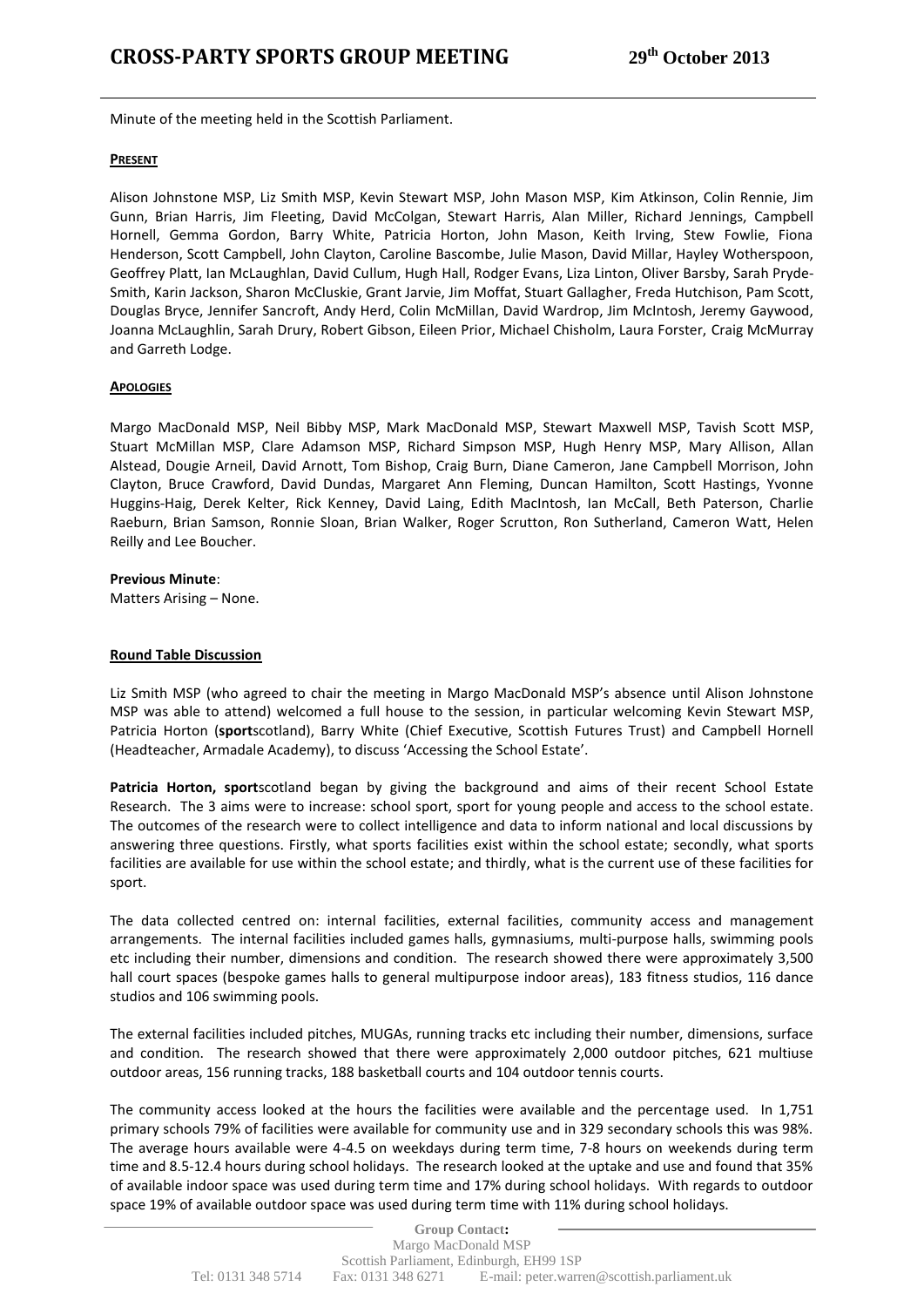The research investigated management arrangements in secondary schools and found that 63% were managed by local authority departments, 14% devolved to the school, 10% were managed by a trust or other independent body and 10% were managed by a PPI/PPP contractor. They also investigated the booking systems in secondary schools and found that 36% were paper based, 36% telephone, 8% online and 5% email.

Their key findings were that there is a wide range of facilities for sport within the school estate and a wide range of sports take place in these facilities. Also that the vast majority of the school estate is available for public use both in term time and school holidays. The majority of indoor space in secondary schools is used by the community but there is scope to increase use across the entire estate.

The overall results of this research are to be published at national level and can be found at [http://www.sportscotland.org.uk/resources/resources/school\\_estate\\_audit.](http://www.sportscotland.org.uk/resources/resources/school_estate_audit) The local data will be used to inform discussions within local authorities and partners.

Liz Smith opened the floor to questions by asking if the condition of facilities was qualitative eg did playing fields have changing facilities or not? It was confirmed that the research was not qualitative. The matter of cost of using facilities was also raised, as some people found the costs prohibitive, again the research did not look at this at this time. The lifetime cost of a grass pitch is the same as an all-weather pitch.

**Kevin Stewart, MSP and Convenor of Local Government and Regeneration Committee** began by apologising for his late arrival and also for having to leave early. He was elected in May 2011 having previously been a Councillor in Aberdeen City, therefore he understands the challenges associated with community facilities.

The key points for Kevin were the price of facility lets and the balance between this cost for community lets versus commercial lets. Kevin reflected that some of the PPP schools contracts had not been completed advantageously and this meant the facilities were difficult to access at affordable rates, meaning that wonderful buildings and facilities were empty. He stated that it was in everybody's interest that these buildings were used as it appeared that this meant there was less likelihood of vandalism. When these schools are used at evening and weekends they are less prone to vandalism than others and therefore there is an argument for local authorities that savings can be made.

The good practice that is out there needs to be exploited elsewhere; we should seek it out and pass it on. Times are tough and there is not a lot of money to go around so it is necessary to compromise for the benefit of all. For the Local Government and Regeneration Committee there is always a desire to find and distribute best practice.

The floor was opened to questions which concerned PPP contracts and whether there was evidence of local authorities changing contracts and if so how. Barry advised that there is an operational PPP support team with the Scottish Futures Trust working with contracts and making changes but as far as was known none of these involved sport at this time. Barry said he was happy to help local authorities but they should be aware that there may be cost implications in changing contracts. There was reference to the increased prevalence of Leisure Trusts as a factor in this mix. Kevin said that it is advantageous to have service users on board and there was a good cross section represented within Leisure Trust governance.

**Barry White, Chief Executive, Scottish Futures Trust** began by saying that Scotland was excellent at providing schools for the public and introduced Gemma as the Director running the Scotland Schools for the Future Programme. There has been a major investment programme; initially 55 schools were budgeted for within the allocated £1.25billion – this ha now been extended to 67 schools within the same budget. Within this figure, 9- 10% of the spend is on indoor sports facilities – ie approximately £125 million. 10 of these schools have been designed as community campuses, especially in rural areas, these being smarter places which improves services by collocating services and increasing access at a sensible cost.

The HUB is a procurement route using asset management, building better local services together. The two key Scottish Government principles that apply in relation to the school estate are:

- Good consultation for better outcomes, and
- Schools that best serve their communities.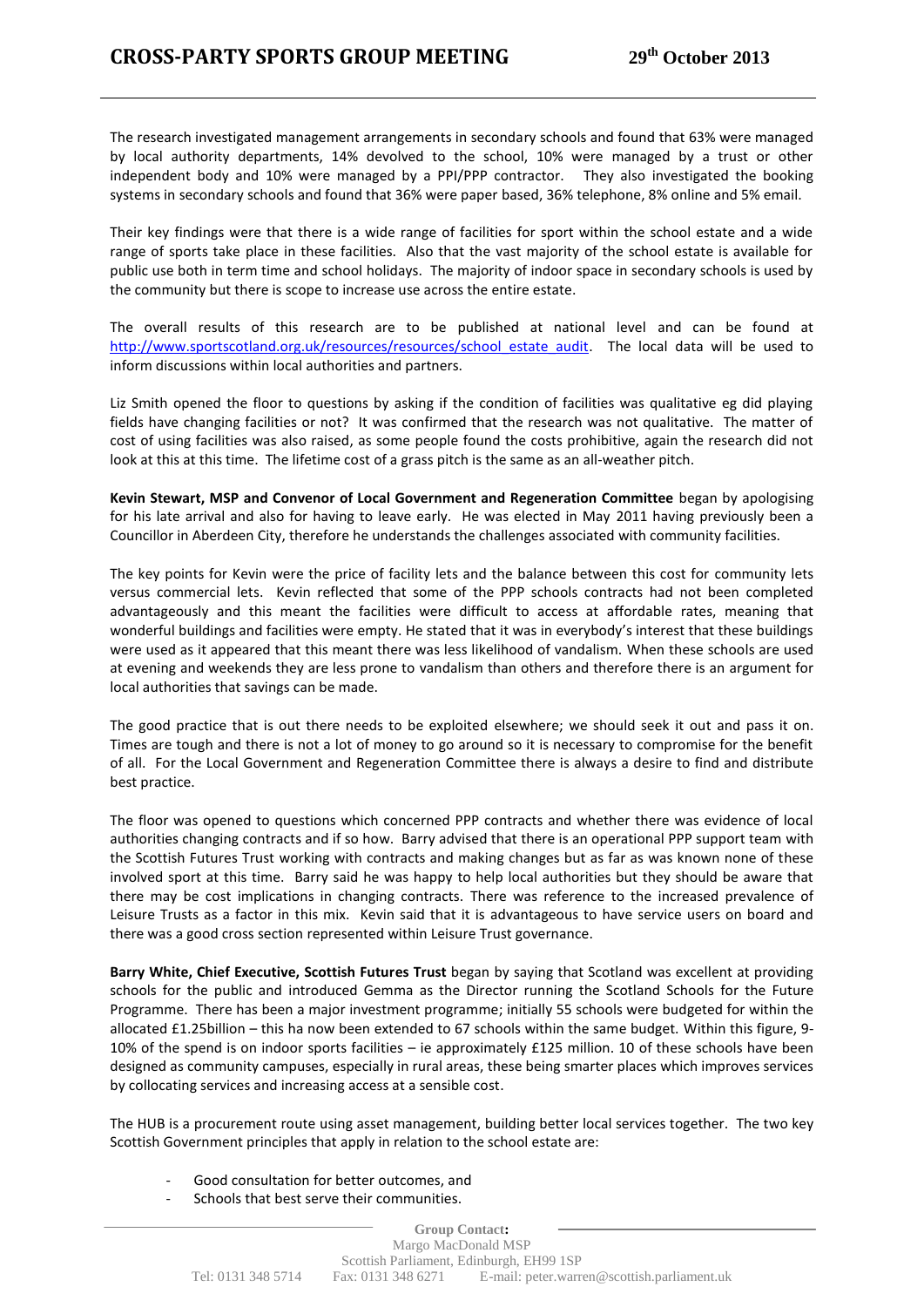Barry highlighted some examples such practice:-

Lasswade Centre is an example of how school facilities can be used by both the school and the community at the same time due to planning considerations for this from the outset. The swimming pool is capable of being used by both the school and the public at the same time, with pool lanes and changing rooms being divided to support concurrent use. The school was opened in the Summer and some clubs already have waiting lists.

Another example would be in East Lothian with Haddington Infants and St Mary's Roman Catholic School. These schools share facilities and the facilities can be separated to support both schools concurrently, this also has benefits for community access.

Eastwood High School was a further example highlighted by Barry – a new school built on playing fields, therefore a pitch was lost and the contractors agreed to add a running track in its place. Lasswade and Eastwood shared procurement by purchasing furniture and design collectively therefore there were cost benefits of approximately £4million. Lasswade Centre has concurrent use whereas Eastwood High School is used by the community out of school hours. Calling it 'Lasswade Centre' (which has 7 existing facilities underone roof) may have helped a culture change as community campuses suggest greater access giving out a community message.

St Bernadette's, Falkirk, is an example of designs working together, the gym and meal hall can be separated or combined depending on requirements.

Barry highlighted that there is scope to increase community use within new schools with a wide range of facilities. This access may not be across the entire estate, although this is commonly across the whole estate within rural schools. As such, there may be a need to view city schools differently, through undertaking a more targeted analysis of whole community assets, perhaps opening what is needed most. Anderson High School is an example of good asset planning with a new school built beside a leisure centre. Boroughmuir High School has a games centre on the roof.

In summarising the audit findings found that there were a wide range of facilities and sports on offer, available for public use with scope to increase, but whether this was across the entire estate was unclear.

Liz Smith MSP opened the floor to any brief questions by asking if there were any statistics that youngsters at school were more involved in competitive sports? Barry said there were no statistics but experience in England suggested that sport on Saturday afternoons is being better maintained within in Scotland due to good facilities and teachers (and parents) willing to help to enable participation in competitive sport. Barry noted a focus on facilities adjacent to schools in reducing access, travel and scheduling issues in this regard. The facilities themselves are not sufficient - good leadership is required within local authorities, schools and the parent community.

John Mason MSP raised the question of cost in relation to private contracts - if we pay more do we get more hours? Is it up to the council what they charge? Barry said the school set their own hours of use allowing them flexibility.

Keith Irvin asked what help could be given to provide more opportunity for children to cycle/walk to school. Barry responded stating that providing good facilities such as provision for keeping cycles dry, while Gemma said that local authorities do look at safer routes to school. Barry also pointed out that there were constraints with existing sites and to further enhance this it may be necessary to move some schools out of city centres.

Geoffrey Platt suggested that the same mistakes were being repeated and maybe one should learn from these mistakes. Barry reiterated that the sharing of best practice is a fundamental aspect of the Schools for the Future Programme, assisting with the learning from one project to another, setting up forums to hear the thinking behind it. It is vital in planning development to share information and look at what was done and why. It is also necessary to work with local authorities closely to avoid repeating mistakes to ensure better programming of access arrangements. Stewart Harris confirmed that **sport**scotland has spent lots of time meeting with local authorities to obtain an overview of all facilities and there have been positive discussions as to the location of new buildings. Stewart further noted that local authorities control both the policy and access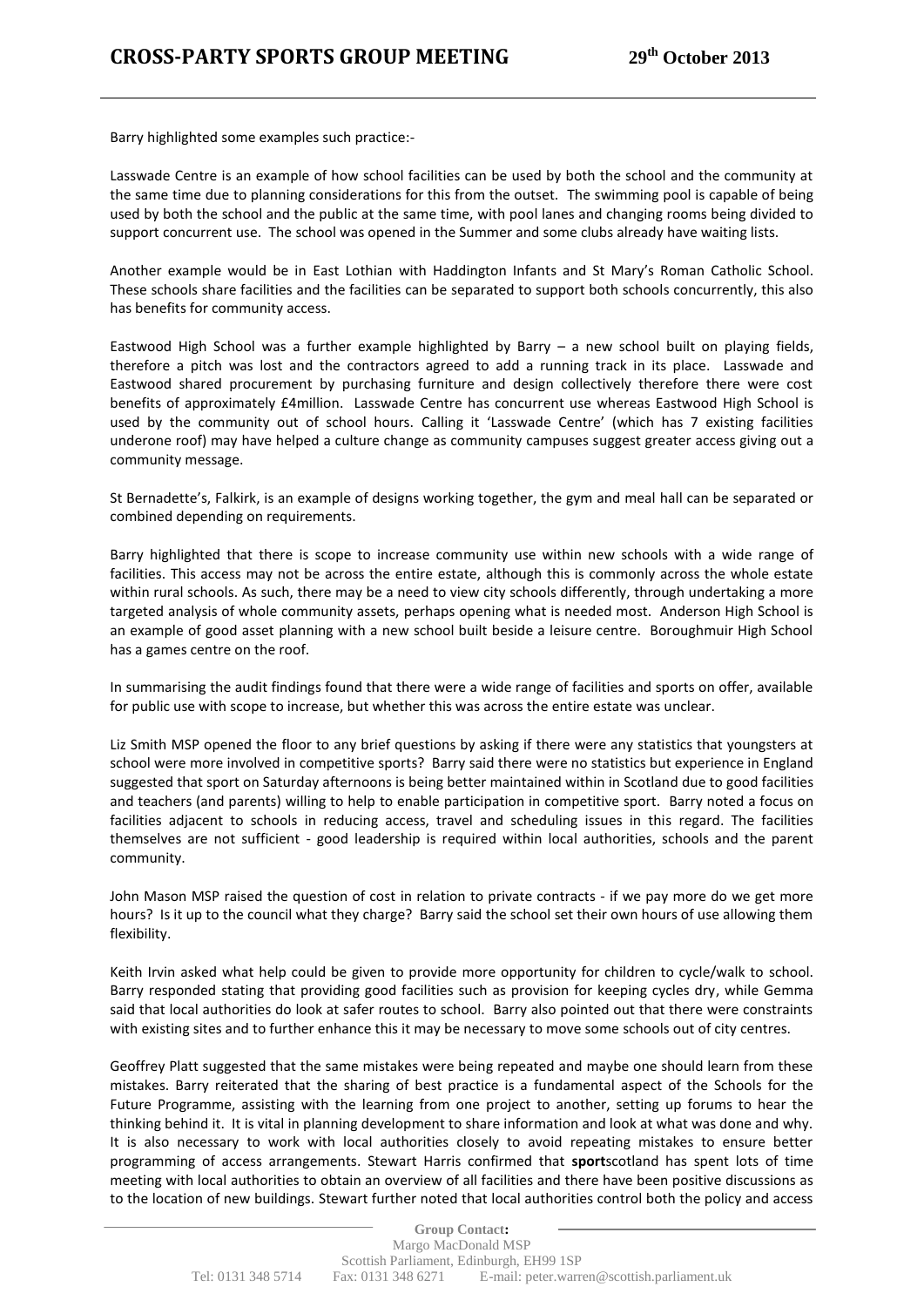arrangements in this regard and the question remains as to how better these can be programmed, as this is where the issue remains with existing facilities.

Liz Smith MSP left the meeting and Alison Johnstone MSP took the Chair.

**Campbell Hornell, Headteacher, Armadale Academy** stated that this was his fourth year as headteacher. The Community Sports Hub (CSH) was established in 2012. When Campbell first took over at the school, the school was not open for community access, or it was not perceived to be open. Through accessing funding and support as a CSH the school has worked to create a busy, open and vibrant community as Campbell believes that schools exist to serve the community and people respond to good facilities. Campbell was clear that school attainment would increase by building opportunities for achievement and pursuing excellence.

£32 million was the cost of the school contract therefore the school needs to be open beyond the school day to provide value for money. The students respond well to new facilities and vandalism is negligible. Having a busy school with good facilities increases attainment. Prior to the CSH it was not possible for lets to service the community, therefore a solution was needed to do something different to achieve this. From February 2012, the past 20 months has shown an increase from 9 clubs to over 30 clubs utilising the school estate with a huge range of clubs benefitting. The pupils have benefitted from learning coaching skills and some are about to train as cycle leaders. **sport**scotland measured the usage of facilities and in the last year this has increased by one third with approximately 60% facility usage. Every week 1,095 people, some students and adults from the community use the facility, this statistic is based on bookings and there are only 800 pupils at the school. It is busier in the winter than summer months. The CSH model has permitted a move from office staff and janitors trying to service community access to two full time staff equivalents - an officer and a receptionist. The students help, for example volunteering to support holiday programmes (including from the school's own 'Sport and Recreation' students), and two have been hired as part time receptionists. The projected income is projected at £62,000 from lets on an annual basis. The income from the lets used to go to the school but now covers wages to staff and the remaining goes to the local authority.

There have been noticeable benefits to the school with an enhanced PE curriculum, with over 30 pupils taking higher PE last year with a 96% pass rate at Higher level, showing that good facilities along with committed teachers equals improved attainment; the PE department is the best performing department within the school. Handball expertise exists within West Lothian and an excellent school partnership has been established where students receive extra coaching and handball is now part of the PE curriculum through teachers having been trained to deliver. Everyone benefits through sharing expertise, training and equipment.

Clear pathways have been established from primary through to adulthood with former students returning as football coaches. Linking sport to education and courses is a priority – hence a focus on coaching and volunteering has been established. Skills for work courses are running through sport eg leadership courses, hospitality courses, personal development courses, coaching courses and holiday programmes leading to employment for students. The school now has a perception of being welcoming and open and accessible to the community, providing positive publicity. With all of this has come increased attainment over the past three years and the school has gone from being in the bottom 20% to the top 25% rankings for comparative schools. Small increases in this were noted in the first two years with a significant increase noted in this third year due to the time taken for cultural change. The driver behind this remains a culture of ambition and achievement, of which the CSH model has played a big part.

Campbell highlighted a number of practical steps others can take, one being to establish the big picture along with desired outcomes, then having fantastic facilities which are busy all the time with links into the curriculum. It is also beneficial to involve regular school users, including involving local clubs, and encourage people to share resources. Another practical step is to get the right people involved eg a local authority person and an operational person to run the Hub who are determined, focussed, enthusiastic and use initiative. Also having the clubs involved through a forum avoids club issues, by speaking to people from the start they feel involved. The aim is to build clubs through a code of conduct and an incentive package providing brilliant facilities and an excellent experience by offering flexibility in pricing eg free lets for offering training, helping with fundraising etc. Assisting the clubs with their development has also been important as this drives up standards and supports the philosophy of a quality experience, celebrating success and always seeking to improve. Campbell also recommended considering who to involve and when; involving the landlords and if necessary employ staff eg receptionists.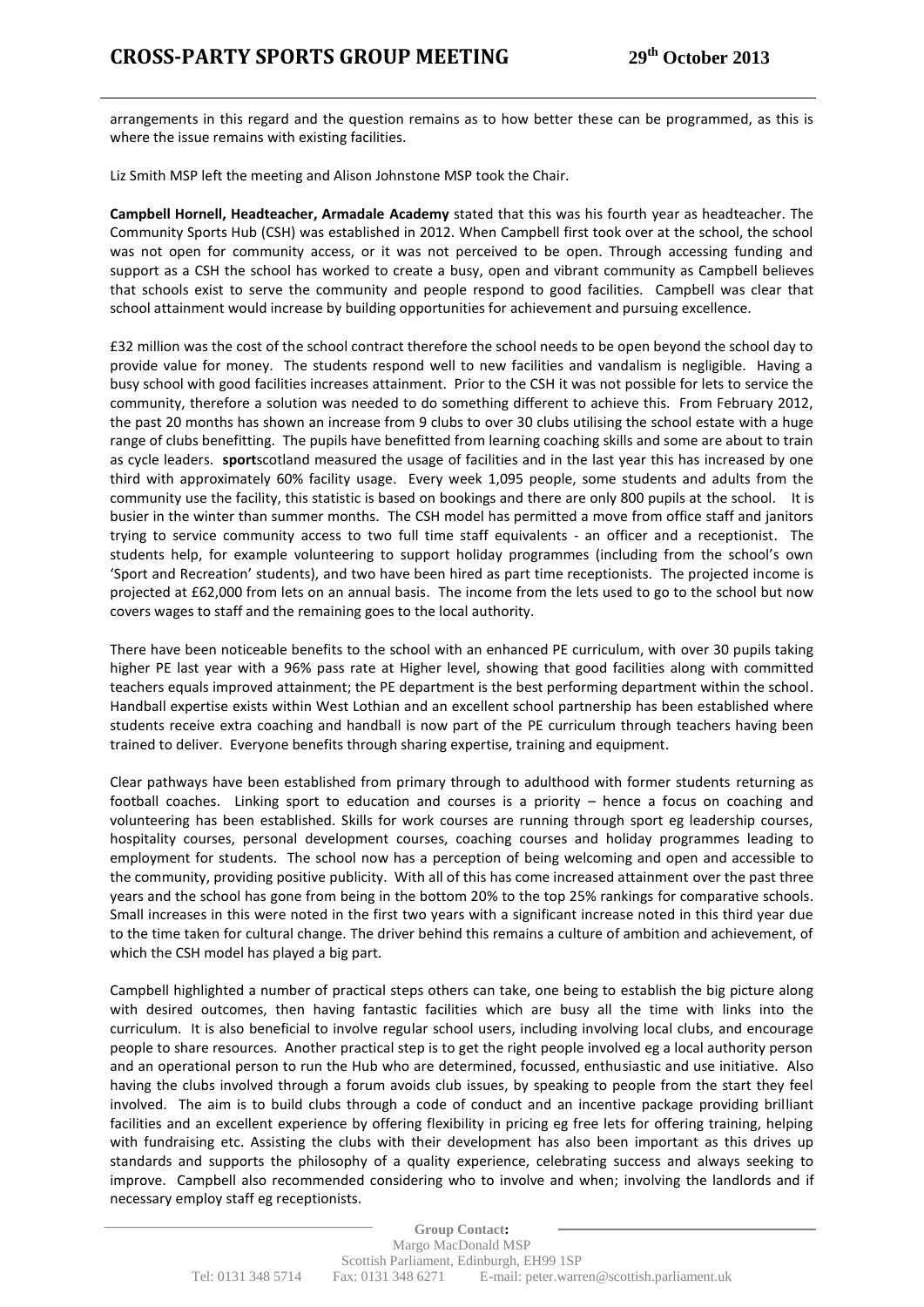Alison Johnstone apologised for her lateness which was due to an over-running item business in the Chamber and thanked Campbell Hornell for an excellent presentation. Alison introduced the Panel and invited Richard Jennings to provide an introduction to the Group.

**Richard Jennings:** is from East Lothian Council and is responsible for assets and asset planning (which includes the school estate and heads of planning) and is a former Head of Education.

Alison then opened the floor to discussion.

Jim Fleeting (SFA) thanked everyone for great presentations and agreed that football clubs were undergoing a cultural change due to the opportunities of quality and size of facilities, but more information is needed. Patricia informed everyone that the information on quality, condition, size and surface of facilities is available and the report will be shared in due course.

Julie Mason (University of West Scotland) noted that there were challenges with access to facilities at universities and colleges during exam times meaning training has to be cancelled for 6/8 weeks. Campbell Hornell said they cancelled lets about 3 times a year but their sports hall was not also an exam hall but this was dealt with on a case by case basis. Would it be possible or financially viable to clear a sports hall? This had to be assessed on a case by case basis. Richard informed the floor that developing and designing schools when linked to new housing means high investment; it is necessary to use a holistic approach to get the bigger picture. Richard pointed to the cross council planning of facilities to release and unlock potential and opportunities. Richard then posed the question as to whether anyone has worked out the effort required to clear an exam hall to enable sporting opportunities for evening lets – surely it is worth the effort?

Sarah Pryde Smith (Scottish Swimming) asked if there is to be a follow up report to collect data to give back to local authorities to give them a starting point? Patricia responded noting that **sport**scotland is using the information to support local authorities on a one-to-one basis to better understand and interpret this information. Sarah reiterated Scottish Swimming's guidance which is available on usage and opportunities for collaborative working.

Freda Hutchison (Netball Scotland) noted that as a former teacher of PE in a PPP school with very limited facilities, she felt there was too much emphasis on outdoor facilities when the Scottish weather is what it is and a lot of schools do not have sports halls. This is likely to impact on students and turn them off sport if they are pushed outdoors during exam times. Barry stated that school design is about making difficult choices; the school has to function as a school first and foremost, but make the most of out of hours and be innovative with space – local decision making is the priority. Sport is one factor, one use of the facility.

Liza Linton (RYA Scotland) asked if the information from **sport**scotland's research was to be publically available? Patricia said it was only fair to give it to the local authorities first, as it is their information, and that she would circulate a link to the report. Richard agreed that partnership working is the priority.

Ian McLaughlin (Youth Scotland) asked about the number of community youth groups in schools. Campbell Hornell replied that there were none formally to date but maybe in the future, most youth activities take place elsewhere in the area but he will take the message away. Ian also mentioned cost challenges to youth groups. Campbell said he had agreed reduced access rates for the pipe band because they participated in a range of events. Ian suggested looking at the bigger picture as to what there was out there for youth groups to access.

Colin Rennie (Fields in Trust) asked if there was a breakdown of outside facilities usage between PPP and non PPP schools. Barry replied that local authorities set costs and subsidies vary. PPP and PFI schools have very different regimes; PPP schools are less flexible and to change this would be expensive. Local authorities have discretion over access regardless but that there is a desire for extensive facilities use by local authorities. Richard reinforced that the PPP issue needs to be sorted now – this has been going on for 30 years. We need to change the contracts so that they are at a flat rate charge for facility opening at a weekend, rather than a charge per group or charging for all groups. We also need to explain the amount required to cover the actual costs to help to find a solution. Richard recommended asking the PPP contractor how we can help them to grow their business – either collectively across Scotland or in a specific area. Perhaps a collective task force